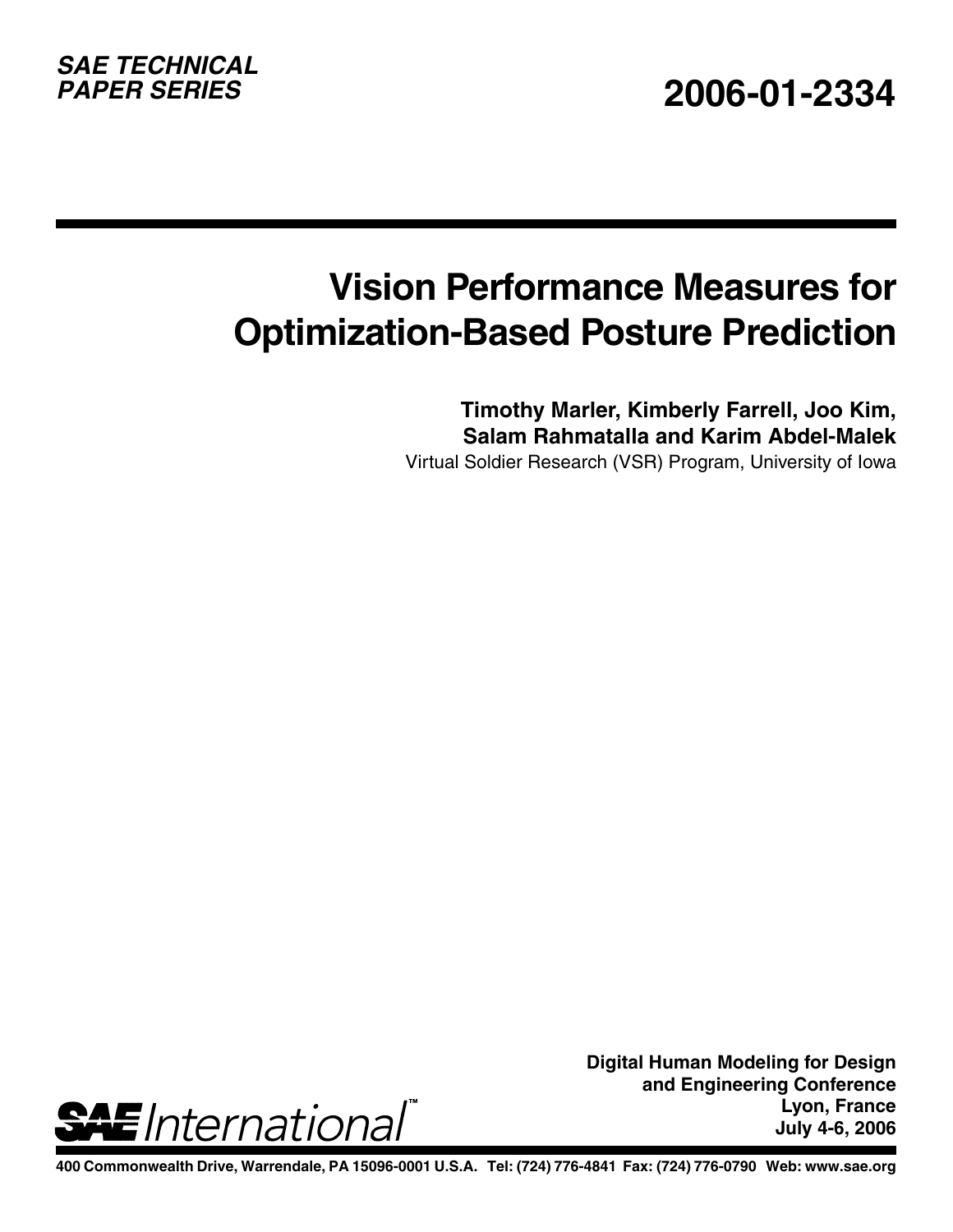The Engineering Meetings Board has approved this paper for publication. It has successfully completed SAE's peer review process under the supervision of the session organizer. This process requires a minimum of three (3) reviews by industry experts.

All rights reserved. No part of this publication may be reproduced, stored in a retrieval system, or transmitted, in any form or by any means, electronic, mechanical, photocopying, recording, or otherwise, without the prior written permission of SAE.

For permission and licensing requests contact:

SAE Permissions 400 Commonwealth Drive Warrendale, PA 15096-0001-USA Email: permissions@sae.org Tel: 724-772-4028 Fax: 724-776-3036



For multiple print copies contact:

SAE Customer Service

- Tel: 877-606-7323 (inside USA and Canada)
- Tel: 724-776-4970 (outside USA)
- Fax: 724-776-0790

Email: CustomerService@sae.org

#### **ISSN 0148-7191**

#### **Copyright** © **2006 SAE International**

Positions and opinions advanced in this paper are those of the author(s) and not necessarily those of SAE. The author is solely responsible for the content of the paper. A process is available by which discussions will be printed with the paper if it is published in SAE Transactions.

Persons wishing to submit papers to be considered for presentation or publication by SAE should send the manuscript or a 300 word abstract to Secretary, Engineering Meetings Board, SAE.

#### **Printed in USA**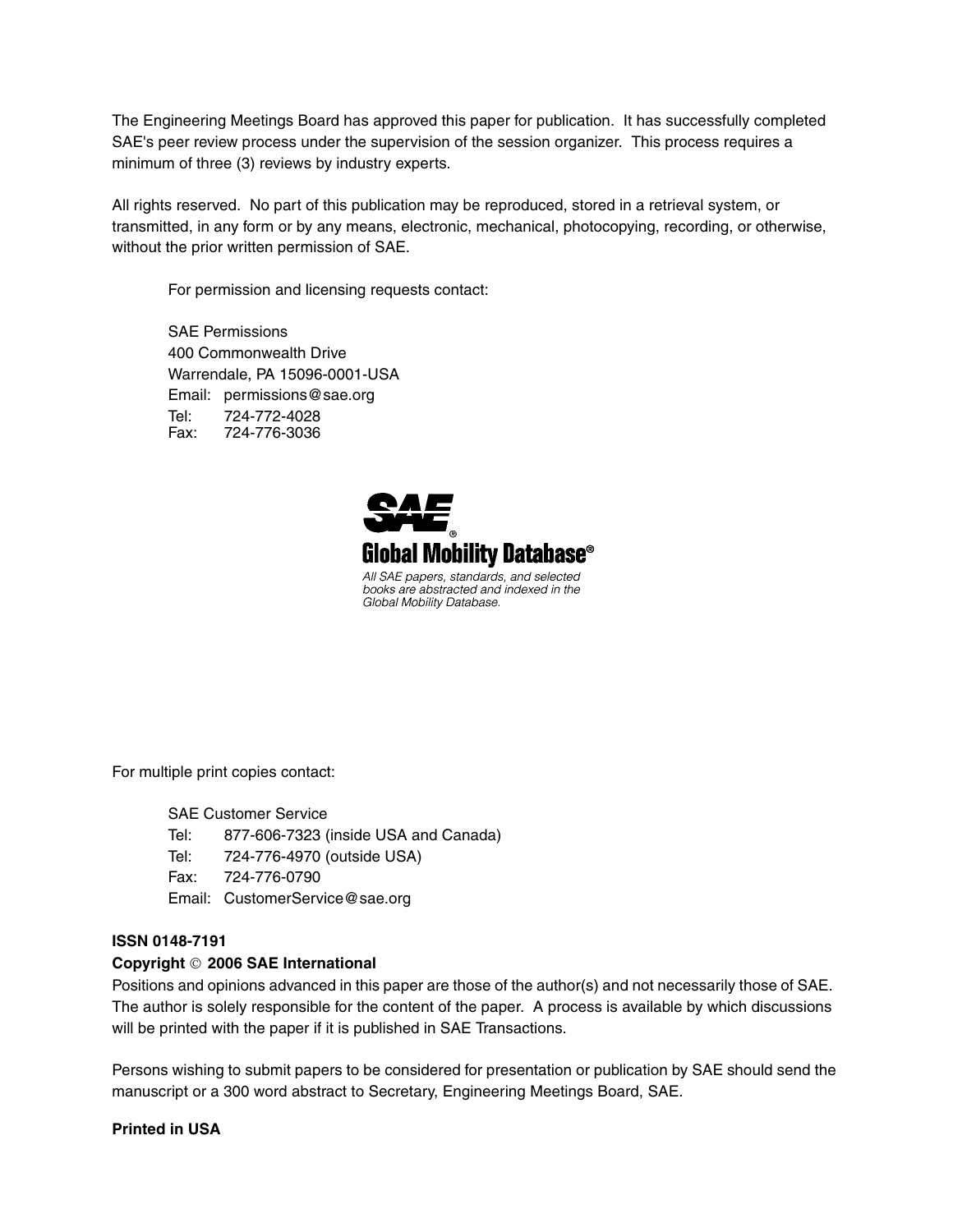### **Vision Performance Measures for Optimization-Based Posture Prediction**

**Timothy Marler, Kimberly Farrell, Joo Kim, Salam Rahmatalla and Karim Abdel-Malek**  Virtual Soldier Research (VSR) Program, University of Iowa

Copyright © 2006 SAE International

#### **ABSTRACT**

Although much work has been completed with modeling head-neck movements as well with studying the intricacies of vision and eye movements, relatively little research has been conducted involving how vision affects human upper-body posture. By leveraging direct human optimized posture prediction (D-HOPP), we are able to predict postures that incorporate one's tendency to actually look towards a workspace or see a target. D-HOPP is an optimization-based approach that functions in real time with Santos™, a new kind of virtual human with a high number of degrees-of-freedom and a highly realistic appearance. With this approach, human With this approach, human performance measures provide objective functions in an optimization problem that is solved just once for a given posture or task. We have developed two new performance measures: visual acuity and visual displacement. Although the visual-acuity performance measure is based on well-accepted published concepts, we find that it has little effect on the predicted posture when a target point is outside one's field of view. Consequently, we have developed visual displacement, which corrects this problem. In general, we find that vision alone does not govern posture. However, using multi-objective optimization, we combine visual acuity and visual displacement with other performance measures, to yield realistic and validated predicted human postures that incorporate vision.

#### **INTRODUCTION**

Virtual humans modeled on a computer have been used in the entertainment industry and are now providing a useful tool for engineering design, especially with respect to ergonomics. With avatars that act as real humans and provide feedback with respect to reach, comfort, physiology, joint torque, and other quantities, one can evaluate and modify digital prototypes without having to create more costly physical prototypes. Such a process can save money and time. In addition, virtual humans can be used not just for product design but also for studying the human body.

To a large extent, virtual humans have required an expert user to position or manipulate them. There are

few virtual-human products with predictive capabilities. However, we have developed a new approach to posture prediction called the direct human optimized posture prediction (D-HOPP) approach. It affords the virtual human a substantial amount of predictive autonomy, enabling simulations that independently respond to infinitely many scenarios without any prerecorded data or manipulation of the avatar. With this approach, joint angles provide design variables for an optimization formulation that is solved just once for a predicted posture. The problem is constrained primarily by requiring a specified *end-effector* (i.e. a fingertip, elbow, etc.) to contact a specified point, line, or plane. An end-effector is a point of interest on a kinematic chain, and with this study, the end-effector is the tip of the index finger. Joint limits are imposed as constraints as well and are based on anthropometric data. Skeletal dimensions are also based on anthropometric data, so skeletal and joint characteristics are easily modified. Human performance measures that represent physically significant quantities, such as joint displacement, discomfort, etc., provide the objective functions, and multiple performance measures can be used concurrently by employing multi-objective optimization (MOO).

We contend that human posture is task-based, meaning posture is governed by different performance measures, depending on which task is being completed. However, some concepts are general enough that they apply to most scenarios. For instance, as suggested by Marler et al (2005a), people typically strive to see what they are touching or working with. That is, vision almost always affects some component of human posture, and it often affects portions of the skeletal system other than the eyes or neck. Some performance measures do not accurately predict posture when used independently; rather, they provide a critical ingredient to be combined with other more general performance measures using MOO (Marler et al, 2005b). This is the case with vision.

The primary goal of this paper is to develop performance measures for modeling the tendency to look at objects. The consequent posture prediction approach affects the complete skeletal system, not just the neck. However, the intent is not to model the specifics of site or even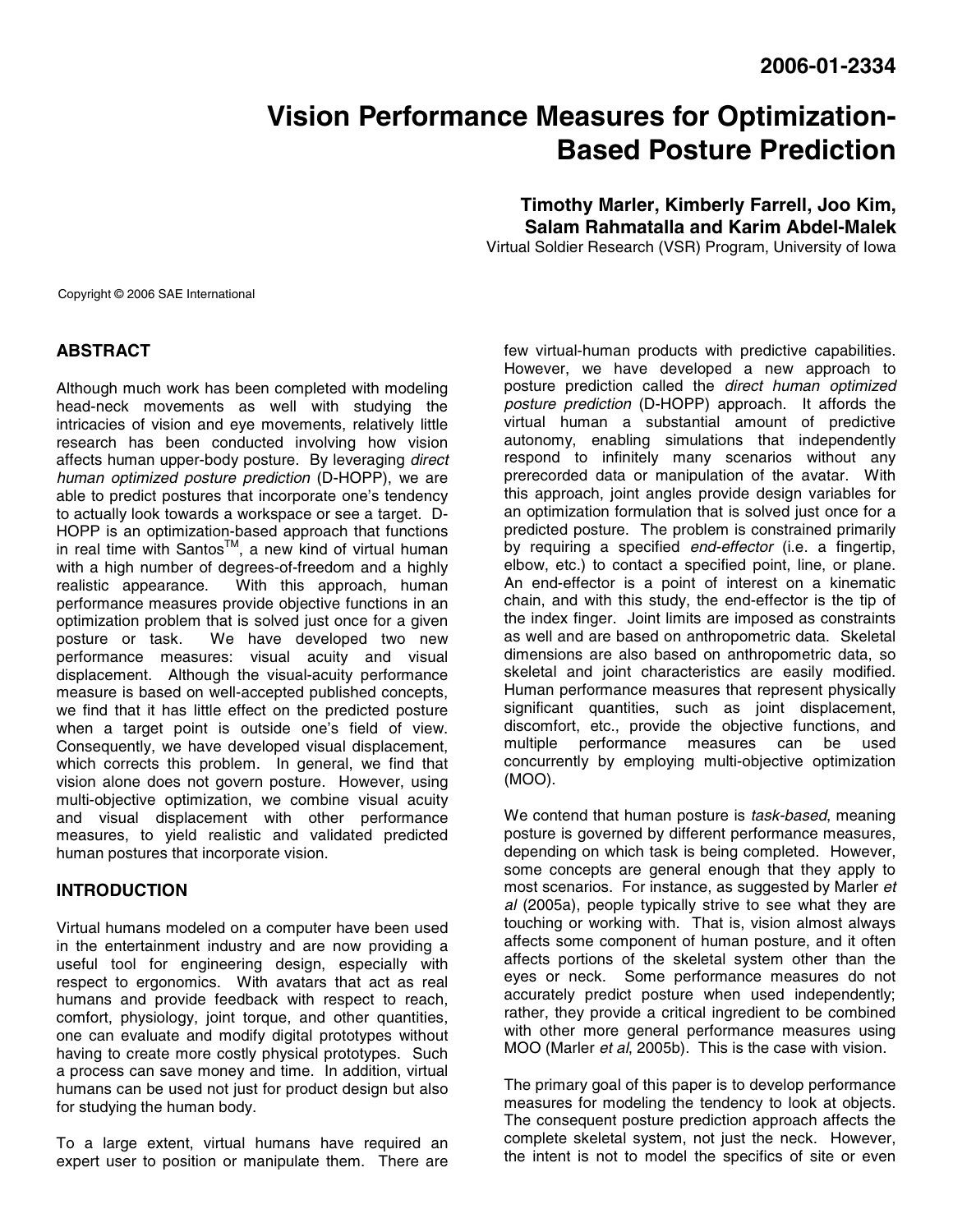movement of the eye; the focus is on overall posture prediction. This work involves three main components: 1) modeling the neck and coordinating its motion with that of the torso and arms, 2) developing physics-based performance measures incorporating the line of site, and 3) aggregating vision with other performance measures using MOO. With respect to the first component, we leverage the optimization approach of D-HOPP, which naturally coordinates the motion of multiple limbs that depend on common degrees-of-freedom (DOFs) (i.e. the torso) as discussed by Farrell et al (2005). With respect to the second component, the intent is to model mathematically physically significant well-accepted characteristics or features, such as visual acuity. This effort progresses in three stages. First, visual acuity is modeled mathematically. Then, in response to observed deficiencies in this concept, the model is extended to represent what we call *visual displacement*. Finally, because we find that vision alone does not govern human posture, MOO is used to aggregate vision with an additional human performance measure.

Before presenting the details of the proposed performance measures, we present an overview of D-HOPP, including a description of the human model and an outline of the optimization formulation. Then, the models for visual acuity and visual displacement are discussed with their corresponding results. Finally, MOO results are discussed with which visual acuity and visual displacement are combined with joint displacement, and these final results are validated using motion-capture.

#### LITERATURE REVIEW

Although many researchers have studied the cervical spine (the neck), the details of vision, the nature of eye movement, and even various characteristics of eye-hand coordination, little work has been completed that incorporates the tendency to look at what one is working with, in posture-prediction models. In addition, many of the computational models for the neck, which is critical in modeling one's line of site, are relatively simple. Whereas Mi (2004) and Marler et al (2005a) provide extensive reviews of posture-prediction capabilities, here we present an overview of work with modeling the neck and the effects of vision on posture.

Much work has been completed that involves experimentation with neck motion and vision. For example, Yoganandan et al (1996) develop a dummy head-and-neck system for dynamic analysis and testing, and Humm et al (1999) use a similar system to conduct experiments to study the response of a head-and-neck system when impacted. DeSantis (2004) also develops a dummy head-and-neck system in an effort to reproduce experimental data. Andreoni et al (2004) use<br>motion-capture with a proposed experimental motion-capture with a methodology to study automobile accessibility and its relation to discomfort, contending that the head and neck motion plays a large role in dictating ingress and egress maneuvers.

Although many studies concerning the neck and vision are experimental, some work has been completed with modeling. This kind of work originated with vision-based control of robots, a survey of which is provided by Hashimoto (2003). Ouefelli et al (1999) solve a system identification problem to determine the kinematic characteristics of the neck model that most accurately approximates given data. However, the model has only three DOFs, which the authors determine is too few. With the intent of studying the neural control of the neck, Mitelman and Enderle (2001) develop a model based on the neck muscular system and its relationship with the central nervous system. Zanasi et al (2002) provide a basic 3-DOF planar dynamic model of the neck for studying passenger head movements in an automobile. Kim et al (2004b) model the neck and vision in the context of a method for coordinating multiple subsystems, such as visual gaze and manual reach. Essentially, and inverse-kinematics approach to seated motion prediction is extended to solve the subsystem of each limb separately. The subsystems consist of a 9- DOF manual subsystem, which includes the torso and right arm, and an 8-DOF visual subsystem, which includes the torso and neck. The neck itself is composed of five DOFs. With respect to modeling vision, conceptually, the line of site is simply constrained to intersect the point of interest. A weighted pseudoinverse of the Jacobian is used, and the weights are set such that the predicted motion approximates prerecorded motion. Given an inverse kinematics solution for each subsystem, a secondary objective is applied to reconfigure the shared joint angles, which occur in the torso.

Many authors have studied movement of the actual eye. Yamada (1991) studies eye-head coordination and finds that it is almost impossible to rotate or translate the head without tilting one's neck. In addition, when visual targets move more than thirty degrees away from the line of site, one tends to move one's eyes more than the head. Crowley et al (1995) develop models for simulating how the eyes fixate on a point. Drawing on observations from psychology, human factors, and computer vision, Chopra-Khullar and Badler (1999), and Gillies and Dodgson (2002) provide computational frameworks for modeling how an avatar reacts, in terms of eye movement, to the viewed or peripheral environment.

#### **OVERVIEW OF D-HOPP**

In this section, we provide an overview of D-HOPP. This includes a brief description of the skeletal model including the neck, an overview of our approach for coordinating multiple limbs with shared DOFs, and the final optimization formulation.

Simulating human posture depends largely on how the human skeleton is modeled. We view a skeleton as a kinematic system, a series of links with each pair of links connected by one or more revolute joints. Therefore, a complete human body can be modeled as several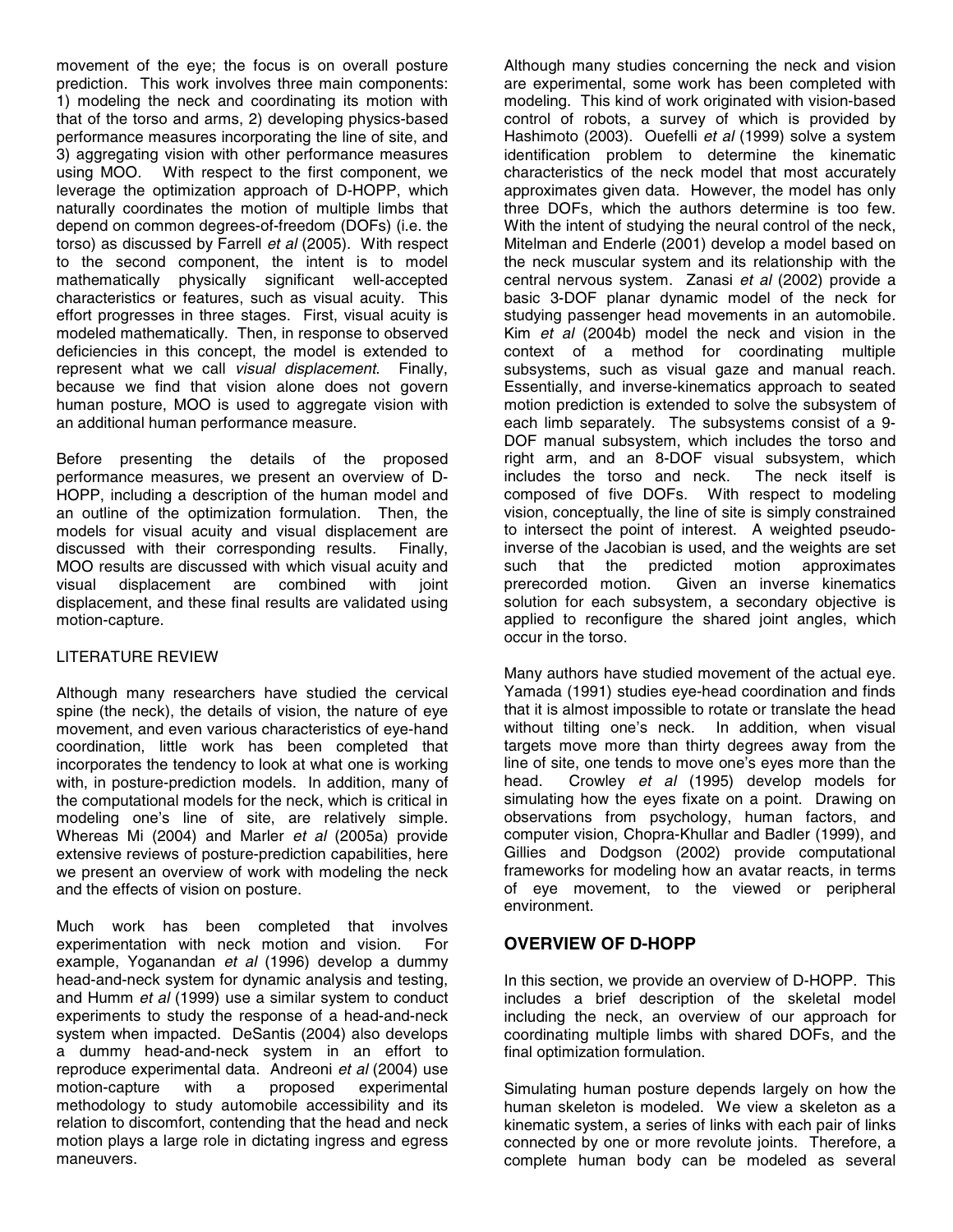kinematic chains, formed by series of links and revolute joints, as shown in Figure 1.



Figure 1: A Kinematic Chain of Joints

 $q_i$  is a *joint angle* and represents the rotation of a single revolute joint. There is one joint angle for each DOF.  $\mathbf{q} = \left[ q_1, \ldots, q_n \right]^T \in R^n$  is the vector of joint angles in an n-DOF model and represents a specific posture. Each skeletal joint is modeled using one, two, or three kinematic revolute joints.  $\mathbf{x}(\mathbf{q}) \in R^3$  is the position vector in Cartesian space that describes the location of the end-effector as a function of the joint angles, with respect to the global coordinate system. For a given set of joint angles  $q$ ,  $x(q)$  is determined using the Denavit-Hartenberg (DH)-method (Denavit and Hartenberg, 1955).

Using the DH-method  $x(q)$  is expressed in terms of transformations *<sup>i</sup>*−<sup>1</sup> **T***i* and is given by:

$$
\mathbf{x}(\mathbf{q}) = \left(\prod_{i=1}^{n} {}^{i-1}\mathbf{T}_i\right) \mathbf{x}_n \tag{1}
$$

$$
{}^{i-1}\mathbf{T}_i = \begin{pmatrix} \cos\theta_i & -\cos\alpha_i\sin\theta_i & \sin\alpha_i\sin\theta_i & a_i\cos\theta_i \\ \sin\theta_i & \cos\alpha_i\cos\theta_i & -\sin\alpha_i\cos\theta_i & a_i\sin\theta_i \\ 0 & \sin\alpha_i & \cos\alpha_i & d_i \\ 0 & 0 & 0 & 1 \end{pmatrix} (2)
$$

where  $x_n$  is the position of the end-effector with respect to the  $n^{\text{th}}$  frame and n is the number of DOFs. Note that the rotational displacement  $q_i$  changes the value of  $\theta_i$ .

With this study, a 26-DOF model for the human torso, right arm, and neck is used and is shown in Figure 2, where each cylinder represents a rotational DOF.

 $q_1$  through  $q_{12}$  represent the torso.  $q_{13}$  through  $q_{17}$ represent the shoulder and clavicle.  $q_{18}$  through  $q_{21}$ 

represent the right arm.  $q_{22}$  through  $q_{30}$  represent the left arm, which is not shown in this study.  $q_{31}$  through  $q_{35}$  represent the 5-DOF neck model. The link lengths between each of the joints are variable and can be set based on anthropometric data, thus representing various population variations.



Figure 2: 26-DOF Kinematic Model

#### MULTIPLE-LIMB COORDINATION

Although there is an increasing demand for predicting human postures in real time, there has been minimal progress with methods that can incorporate multiple limbs with shared DOFs. However, D-HOPP provides an elegant and robust solution to the problem of multiple-limb coordination. This new approach also easily extends to models with a higher number of DOFs and additional end-effectors. Here, we present an overview of this approach, while Farrell et al (2005) give details.

With Santos's™ upper body, there are essentially three limbs: the neck and two arms. Therefore, there are three end-effectors. In addition, there are twelve shared DOFs in the torso. For modeling multiple limbs, it is possible to compute the position of the end-effector of each chain separately using (1) and (2). However, the transformations for the shared DOFs need only be calculated once. In general, the position  $\mathbf{x}_{\text{timb}}(\mathbf{q})$  of a given limb's end-effector can be calculated by:

$$
\mathbf{x}_{\text{limb}}\left(\mathbf{q}\right) = \left(\mathbf{T}_{\text{shared}}\right)\left(\mathbf{T}_{\text{transform}}\right)\left(\mathbf{T}_{\text{limb}}\right)\mathbf{x}_{n} \tag{3}
$$

where  $T_{\text{shared}}$  is the transformation matrix describing the position and orientation of the last shared coordinate frame with respect to the global coordinate system. **T**transform describes the position and orientation of the first coordinate frame of the limb with respect to the last shared coordinate frame.  $T_{\text{limb}}$  describes the position and orientation of the last coordinate frame of the limb with respect to the first coordinate frame of the limb. These transformations are depicted in Figure 3.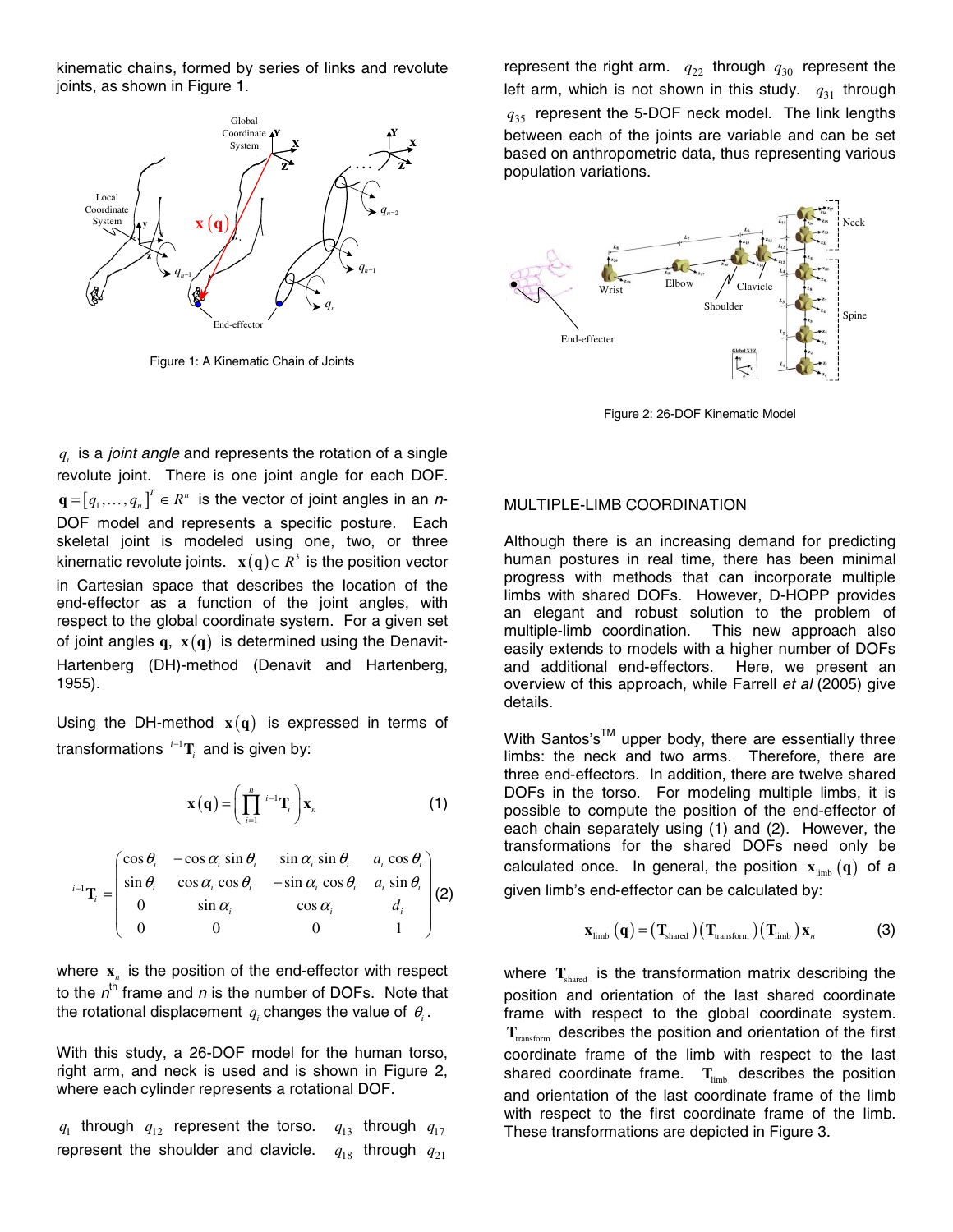

Figure 3: The transformation matrices

#### OPTIMIZATION FORMULATION

The posture of the above-described model is determined by solving the optimization problem formulated in this section. The design variables for the problem are  $q_i$ , measured in units of radians. The vector **q** represents the consequent posture.

The first constraint, called the *distance* constraint, requires the end-effector to contact a target point. In addition, each joint angle is constrained to lie within predetermined limits.  $q_i^U$  represents the upper limit for  $q_i$ , and  $q_i^L$  represents the lower limit. These limits are derived from anthropometric data and ensure that the avatar does not assume an unrealistic posture.

The basic benchmark performance measure represents joint displacement (Jung et al, 1994; Yu, 2001; Mi et al, 2002). This performance measure is proportional to the deviation from the neutral position, which is selected as a relatively comfortable posture, typically a standing position with arms at one's sides.  $q_i^N$  is the neutral position of a joint, and  $q^N$  represents the overall posture. Because some joints articulate more readily than others, a weight  $w_i$  is introduced to stress the relative stiffness of a joint. Although these weights are typically based on trial-and-error, the consequent performance measure provides a documented benchmark for the development of new performance measures. The final joint displacement is given as follows:

$$
f_{JoinDisplacement}(\mathbf{q}) = \sum_{i=1}^{n} w_i (q_i - q_i^N)^2
$$
 (4)

The optimum posture for the system shown in Figure 2 is then determined by solving the following problem:

Find:  $q \in R^{DOF}$  (5)

to minimize:  $f_{Joint Displacement}(\mathbf{q})$ 

subject to: 
$$
distance = \|\mathbf{x}(\mathbf{q})^{\text{end-effector}} - \mathbf{x}^{\text{target point}}\| \leq \varepsilon
$$

$$
q_i^L \le q_i \le q_i^U; \ i = 1, 2, \dots, DOF
$$

where  $\varepsilon$  is a small positive number that approximates zero. (5) is solved using the software SNOPT (Gill et al, 2002), which uses a sequential quadratic programming algorithm. Analytical gradients are determined for the objective function and for all constraints. Note that the absolute values of eth performance measures are not significant. For instance, it means little to suggest that joint displacement has a value of 2. However, the relative change in the performance measures (between different postures) is significant.

#### **VISUAL ACUITY**

#### PERFORMANCE-MEASURE DEVELOPMENT

Given the construct of the D-HOPP optimization formulation, we now describe the performance measures for vision. Because the main focus is posture prediction, the goal is to model components of vision that affect overall body posture, although eye movement is not yet considered.

One such component is *visual acuity*. By definition, visual acuity is the capacity to discriminate the fine details of objects in eth field of view (Graham et al, 1965). It is the clearness of vision, dependent primarily on the sharpness of focus. Acuity can depend on age, luminance, and linear distance, but most relevant to overall posture is its inverse dependence on the angular distance from the eye fovea. This is because the density of cone photoreceptors in the retina decreases with distance from the fovea. Thus, as a visual target moves further from the fovea, visual acuity (the clarity of the viewed target) drops until it reaches zero when the target is outside one's field of peripheral vision, as shown in Figure 4.



Figure 4: Schematic of visual acuity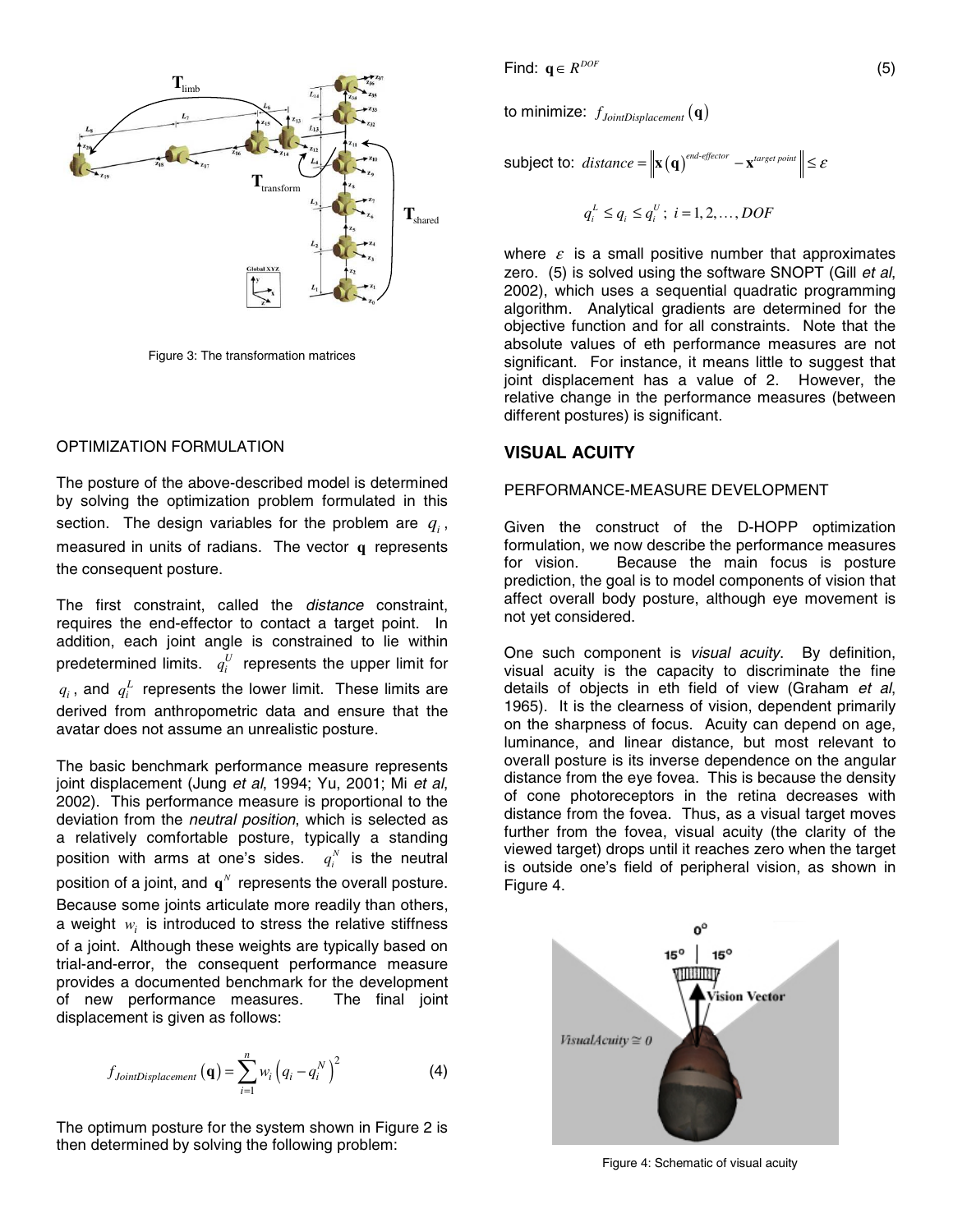Consequently, one generally strives to minimize the angular distance between the line of site and a visual target. This aspect of visual acuity, which drives one to align with a target in order to increase clarity, is called relative visual acuity. In order to model relative acuity, we represent the angular distance with what we call the site angle. The site angle is the angle between the vector from the eye to the target (eye-to-target vector), and the vision vector, which emanates from the eye perpendicular to the face. Relative to the site angle, visual acuity has a maximum value of one when the angle is approximately zero, and it decreases exponentially as the site angle increases.

Kim et al (2004a) derives the following formula for relative visual acuity by interpolating published data (Coren et al, 1978; Sekular abd Blake, 1985; Plotnick et al, 1998; Blanke and Baja, 2002):

$$
VisualActivity = e^{-7|\theta(\mathbf{q})|}
$$
 (6)

 $\theta$  is the site angle and is a function of the joint variables **q** . It is determined using the arc cosine of the dot product between the vision vector and the eye-to-target vector. Note that the precise details of the relationship between relative acuity and the angle from the fovea vary slightly depending on the source, but the general trend is consistent throughout the literature.

Although (6) is a realistic model of visual acuity, because of the arc cosine term, the gradient is undefined when the dot product is one (when  $\theta(\mathbf{q}) = 0$ ). Such discontinuities can cause difficulties with gradient-based optimization routines, such as the one used with D-HOPP. To avoid these discontinuities, we approximate (6) by replacing  $|\theta(\mathbf{q})|$  with  $n(1-\cos(\theta))$ . Then, to determine the most appropriate value for  $n$ , we constrain the proposed visual acuity performance measure  $f_{Visual\alpha\mu}$  such that it is equal to the expression in (6) at a point (a value for theta) where the curve is diagonal. Thus, we set  $f_{VisualActivity}(0.4) = VisualActivity(0.4)$  and find that  $n = 5$ . The consequent expression is given as follows:

$$
f_{VisualActivity} = e^{-35[1 - \cos(\theta(\mathbf{q}))]}
$$
 (7)

where  $cos(\theta)$  is calculated using the dot product.

The proposed visual acuity in (7) is plotted against the visual acuity model of (6) and is shown in Figure 5. Figure 5 shows that (7) provides an accurate representation of relative visual acuity while maintaining continuity.



Figure 5: Published and proposed visual acuity models

However, this proposed visual acuity must be maximized, whereas the formulation in (5) is used to minimize the objective function (performance measure). Therefore, the final model is given as follows and is minimized:

$$
f_{\text{VisualActivity}}\left(\mathbf{q}\right) = -e^{-35\left(1-\cos\left(\theta\left(\mathbf{q}\right)\right)\right)} + 1\tag{8}
$$

(8) is inherently normalized such that  $f_{\text{VisualActivity}}(\mathbf{q}) \in [0,1]$ . Note that values for relative visual acuity are reported based on (7), where a value of 1.0 indicates a high visual acuity.

#### RESULTS

Using visual acuity from (8) results in the posture shown in Figure 6. Alternatively, using joint displacement from (4) results in the posture shown in Figure 7. Target 1 is located at  $(-50,31,47)$  relative to the first torso joint in Figures 2 and 3, where coordinates are given in units of cm.



Figure 6: Using visual acuity with Target 1 (joint displacement=148.58; visual acuity=1.00; visual displacement=0.00)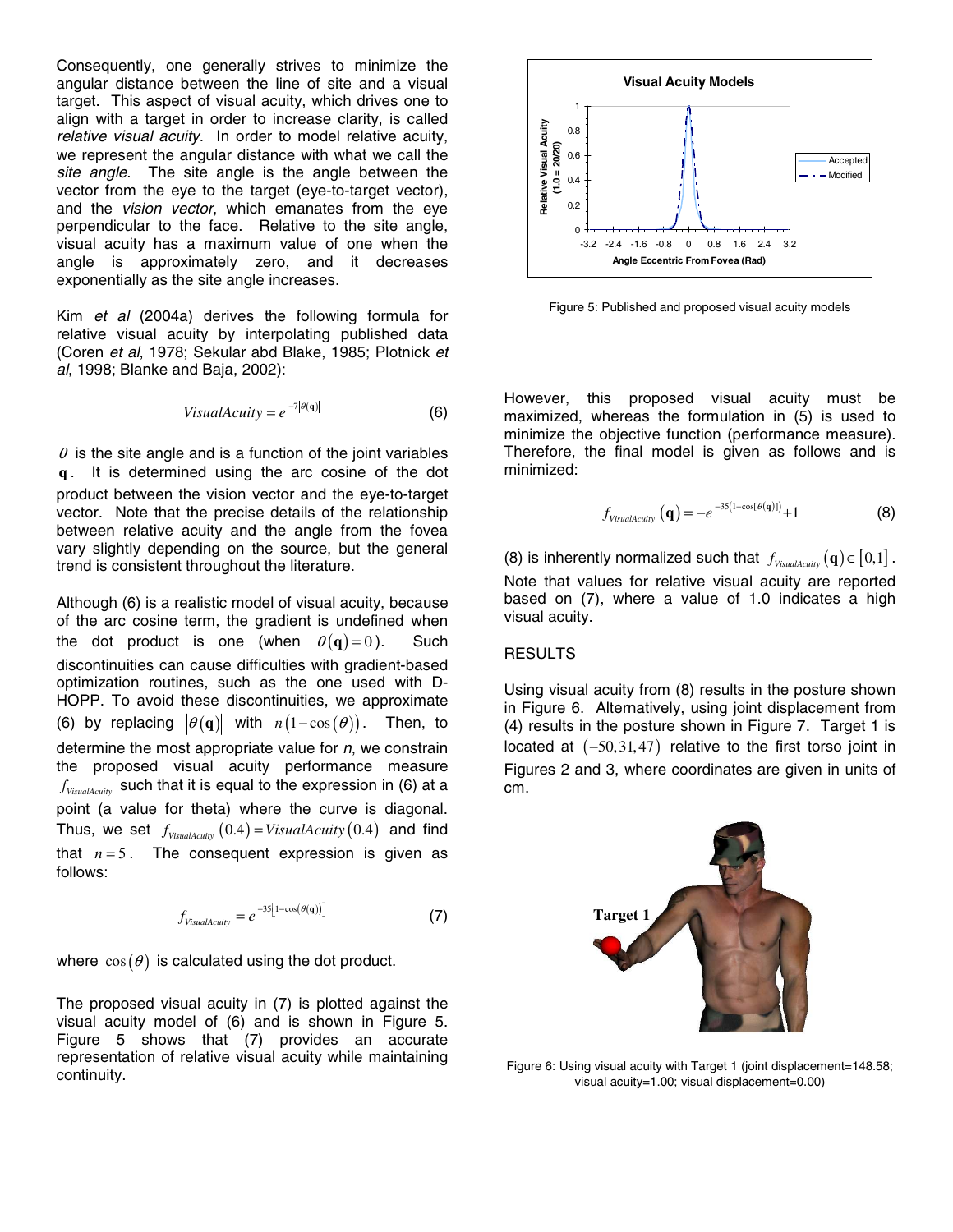

Figure 7: Using joint displacement with Target 1 (joint displacement=1.96; visual acuity=0.00; visual displacement=2.03)

Clearly, when visual acuity is used, Santos™ aligns his vision vector with the eye-to-target vector, and thus sees the target and assumes a more realistic posture. However, with target points where the angle between the vision vector and the eye-to-target vector is too great (the target is not within the field of peripheral vision), it is not possible to reduce the value of visual acuity. This is because the function is flat and the gradient has a constant value of zero. Consequently, targets that are difficult to see result in postures that are unrealistic, as shown in Figure 8, where visual acuity has a value of 0.00. Target 2 is located at  $(-35, 42, -30)$ . We find that modeling visual acuity does not always accurately predict one's tendency to see a specified target.



Figure 8: Unsuccessful use of visual acuity with target 2 (joint displacement=193.84; visual acuity=0.00; visual displacement=9.09)

#### **VISUAL DISPLACEMENT**

#### PERFORMANCE-MEASURE DEVELOPMENT

In response to the results with visual acuity, we develop a new human performance measure based on the visual angle: visual displacement. Conceptually, we define

visual displacement as the absolute value of the site angle no matter where the target point is located. Therefore, minimizing visual displacement essentially minimizes the site angle. That is, the further the visual angle is from zero, the higher the value of the visual displacement function. This idea is formulated mathematically as what we call basic visual displacement:

$$
Visual Displacement = \theta \left( \mathbf{q} \right)^2 \tag{9}
$$

where the site angle  $\theta$  is obtained using arc cosine of the vector dot product. The concept of visual displacement is shown in Figure 9, as compared to Figure 4.



Figure 9: Schematic of visual displacement

However, as with acuity, because of the arc cosine term necessary to find  $\theta$ , (9) is discontinuous. To avoid this discontinuity, the following expression is proposed:

$$
f_{VisualDisplacement}(\mathbf{q}) = n \left( 1 - \cos \left[ \frac{\theta(\mathbf{q})}{2} \right] \right) \tag{10}
$$

This expression has the same basic conceptual significance and same mathematical properties as (9) but avoids the discontinuities. Using a similar approach as in  $(7)$ , the value of n is determined by solving the following equality:

$$
f_{Visual Displacement}(\pi) = VisualDisplacement(\pi)
$$
 (11)

This results in  $n = 10$ . In Figure 10, the basic formulation of (9) is plotted along with the proposed formulation of (10). The term  $\cos(\theta/2)$  is calculated as the dot product between the normalized vision vector and the normalized sum of the vision vector and eye-to-target vector.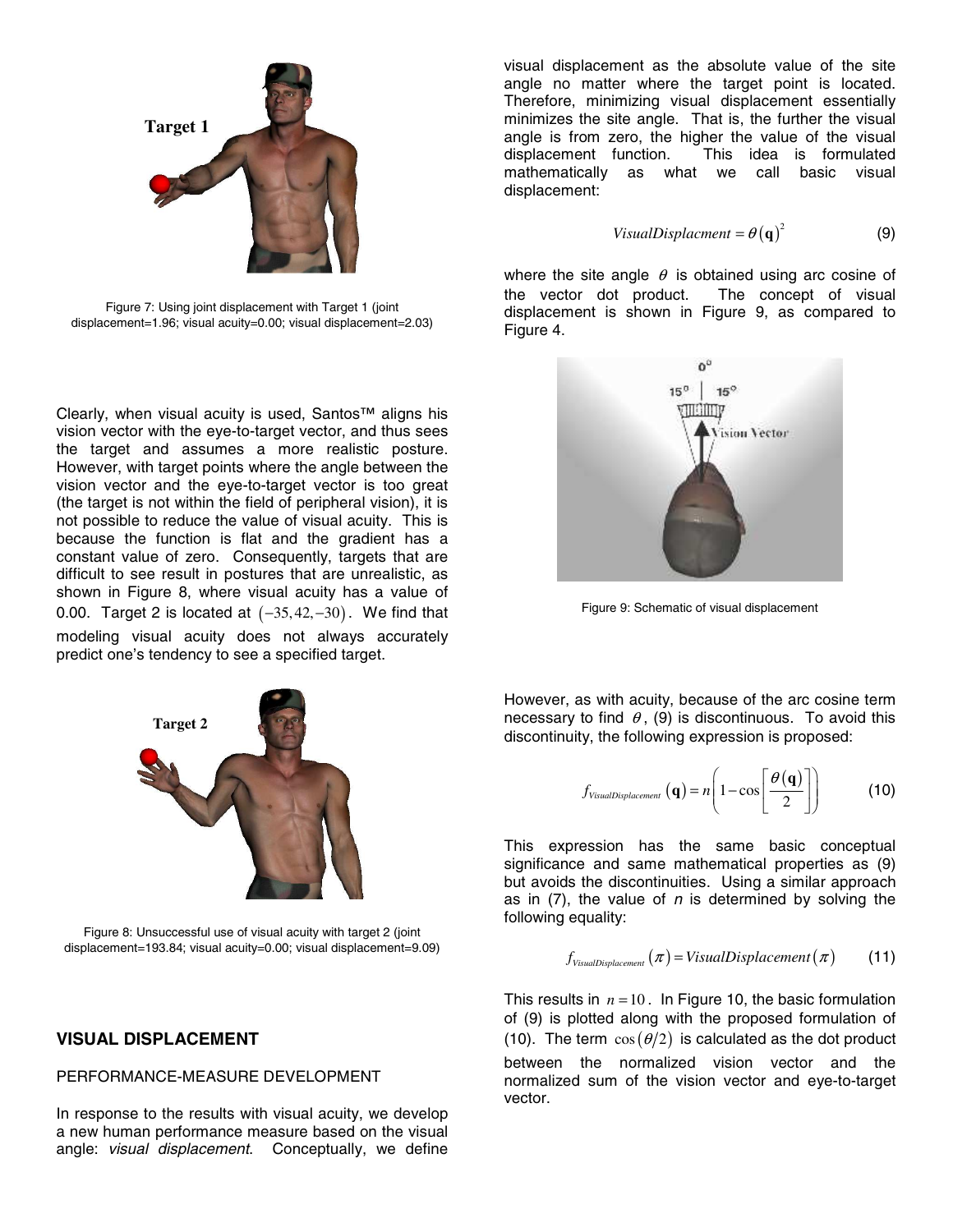

Figure 10: Basic and proposed visual displacement models

#### RESULTS

Figure 11 shows a posture obtained by using visual displacement as the performance measure. In this case, the target is the same as that in Figures 6 and 7. Figure 12 shows a posture obtained by using visual displacement, with the same target point that is used in Figure 8.



Figure 11: Using visual displacement with Target 1 (joint displacement=158.75; visual acuity=1.00; visual displacement=0.00)

Note that in Figure 12, visual displacement does not have a value of 0.00 because of limits on the joints, which prohibit perfect alignment between the vision vector and the eye-to-target vector. Nonetheless, visual displacement resolves the difficulty that was experiences with visual acuity; with visual displacement, the avatar actually tries to look at the target point regardless of its location. Using visual displacement, we find that with targets far behind Santos<sup>TM</sup>, there is a noticeable amount of head tilting, as suggested by Yamada (1991).

Although Figure 12 demonstrates that posture is affected by one's tendency to look at the target, it does not illustrate a particularly realistic posture. Additional examples of this condition are shown in Figures 13 and 14, where Target 3 is located at  $(-43,34,34)$  and Target

4 is located at  $(-26, -31, -8)$ .



Figure 13: Using visual acuity with Target 3 (joint displacement=216.85; visual acuity=1.00; visual displacement=0.00)



Figure 14: Using visual displacement with Target 4 (joint displacement=141.99; visual acuity=1.00; visual displacement=0.00)

However, this is not an indication of poor results with respect to the overall approach. Conceptually, it simply suggests that vision alone does not necessarily govern human posture. Technically, the arms do not affect the



Figure 12: Using visual displacement with Target 2 (joint displacement=232.83; visual acuity=0.05; visual displacement=0.84)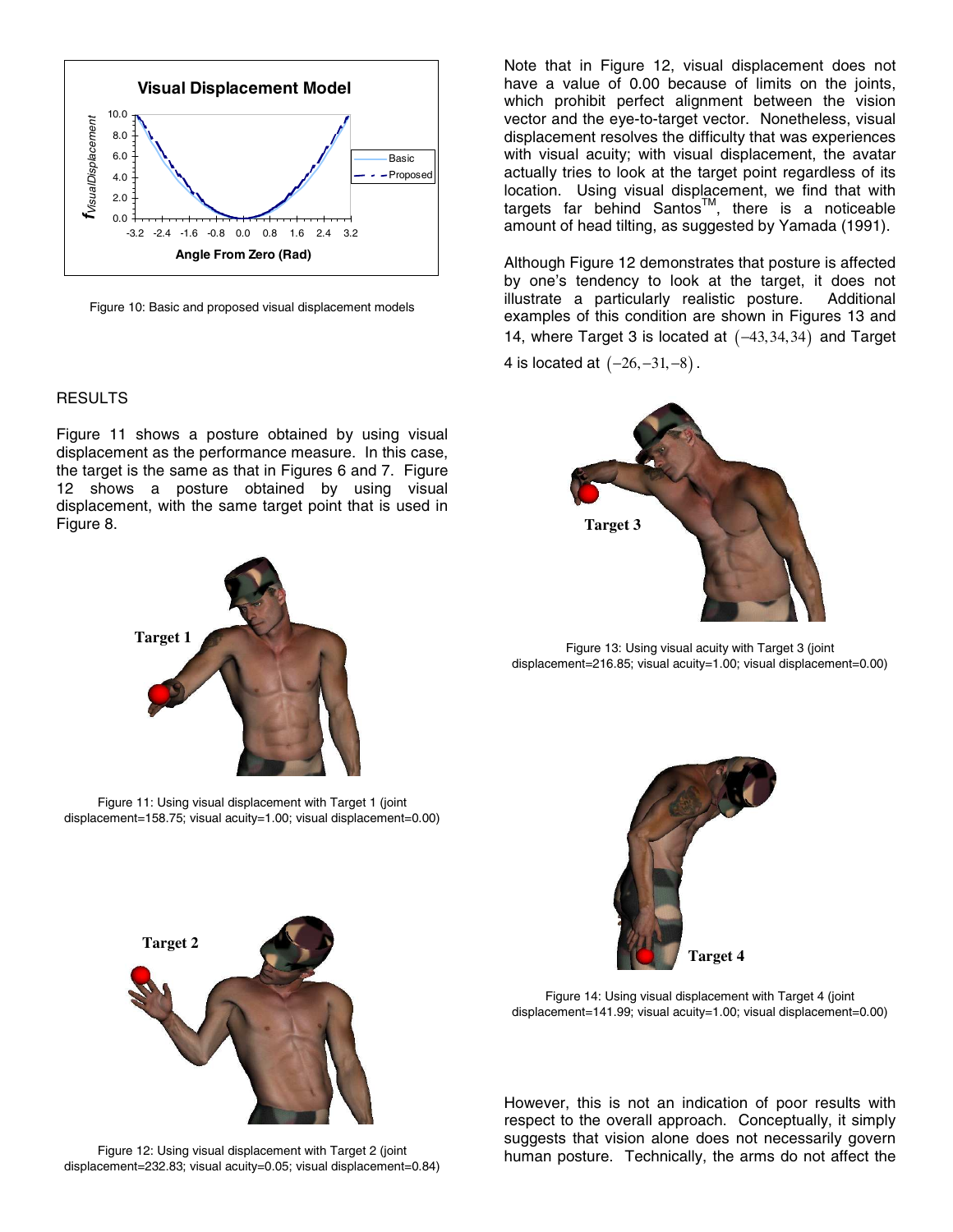vision vector or the eye-to-target vector. Therefore, the design variables used to represent the posture of the arms are not incorporated in the performance measure. In terms of the optimization formulation, this means the final solution for the values of the arm joint angles needs only be feasible, not optimal. This in turn suggests the need for combining vision with additional performance measures using MOO.

#### **MULTI-OBJECTIVE OPTIMIZATION**

MOO is a subfield of optimization that addresses the issue of how one considers multiple objective functions simultaneously. There are many methods for aggregating objectives and articulating preferences as to which objectives are more important (Marler and Arora, 2004). However, the goal of this work is to demonstrate our approach to modeling vision. Therefore, in terms of MOO methods, we use the following global criterion, based on work by Marler (2005):

$$
F(\mathbf{q}) = \left\{ \left[ w_1 \left( \frac{f_{Vision}}{f_{Vision}} \right) + 1 \right]^2 + \left[ w_2 \left( \frac{f_{JoinIDispplacement}}{f_{JoinIDispplacement}} \right) + 1 \right]^2 \right\}^{\frac{1}{2}}
$$
(12)

*Vision f* represents either visual acuity or visual displacement. A superscript of Max indicates the maximum possible value for the performance measure. Note that the maximum value of a performance measure depends on the target point and the distance constraint in (5). Thus, in this case, the maxima are determined analytically considering the complete reach envelop (all target points).  $w_1$  and  $w_2$  are weights representing the relative importance of the two performance measures. In this case,  $w_1 = 1.0$ , and  $w_2 = 1.0$ . Ultimately, weights like these can be altered to model different kinds of behavior or to simulate postures associated with different kinds of tasks.

Figure 15 shows the posture resulting from the combination of visual acuity and joint displacement, along with results from motion-capture. Motion-capture results are indicated by the avatar with the solid colored cap. With Targets 3 and 4 (Figures 13 through 16), the link lengths in the avatar have been altered from default settings to reflect the characteristics of the motioncapture subject. The target point is dictated by the endeffector (tip of the middle finger) position given by the motion-capture results. That is, the target point is positioned based on experimental data. The consequent predicted posture is then compared to the posture based on experimental data. Clearly, the results in Figure 15 are much more realistic than those shown in Figure 13, where visual acuity is used independently. In addition, the motion-capture results validate the predicted posture.

Figure 16 shows the results when visual displacement is combined with joint displacement, again with motioncapture results. Considering the twist in the arm and the

articulation of the clavicle, the results are more realistic than those shown in Figure 14, where visual displacement is used independently. Note that in displacement is used independently. Figures 15 and 16, the values for joint displacement are reduced significantly when compared to the values for Figures 13 and 14. This is an advantage of using MOO. There is a difference between the motion-capture results and the predicted posture, and considering the nature of the vision model, this provides insight into the way people move the way they do. Currently, the postureprediction model does not incorporate movement in the eyes, and the results in Figure 16 suggest that in cases where postures become more uncomfortable, eye movement becomes more critical.



Figure 15: Aggregating visual acuity and joint displacement (joint displacement=2.44; visual acuity=1.00; visual displacement=0.00)



Figure 16: Aggregating visual displacement and joint displacement (joint displacement=29.26; visual acuity=0.95; visual displacement=0.01)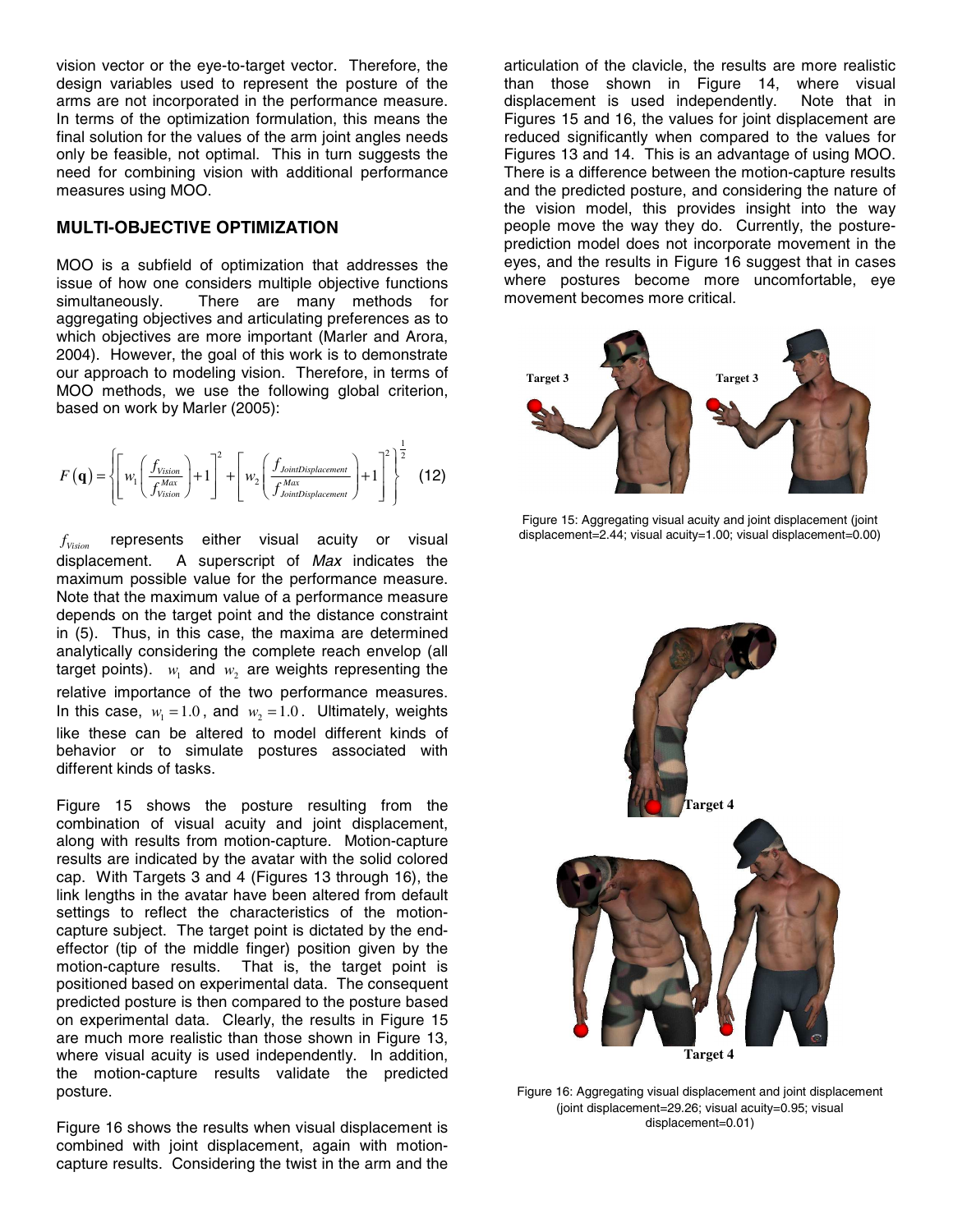In this paper, we have introduced two new human performance measures for optimization-based posture prediction. Visual acuity is based directly on published data, while visual displacement is an extension of visual acuity and more accurately models one's tendency to look at a target or workspace. In developing these performance measures, we capitalized on the advantages of D-HOPP with respect to studying human posture and with respect to modeling multiple limbs that depend on shared DOFs.

We have advanced the D-HOPP approach and its ability to predict human posture accurately. However, we have also used D-HOPP to study how and why humans move the way they do. Visual acuity only takes into effect the tendency to look directly at an object that is already visible, and our model reflects this. In fact, using visual acuity generally provides more realistic results than visual displacement when the target is in Santos's initial field of view. However, we find that in addition to maximizing acuity, humans strive to see what may not initially be visible, and visual displacement takes this into consideration. Further, we find that vision alone does not govern human posture; rather, it provides a valuable component of the final performance measure.

Along these lines, the vision performance measures do not incorporate certain facets of neck movement, while joint displacement does. Generally, the vision performance measures model the tendency to assume a posture that makes it as easy as possible to look directly at an object. This does incorporate the tendency to keep one's head level, which can be a critical factor when predicting postures that involve looking behind one's self. However, by means of the relative values for the weights in (4), joint displacement does incorporate the tendency to avoid extensive neck rotation in the coronal plane.

As a proof of concept for the vision performance measures, this study involves only upper body posture prediction. In fact, Santos™ can perform lower-body posture prediction as well. Incorporating whole-body motion, where posture-prediction incorporates not just limb and torso motion, but also translation and rotation of the hip, is the final stage of posture-prediction development and is currently work in progress.

Validation generally occurs in three stages: 1) subjective validation, 2) basic motion-capture studies with a limited number of subjects for visual comparison, and 3) extensive motion-capture studies with a large number of subjects and statistical analysis. With this study, we have completed the first two phases in order to verify that our approach is valid. More extensive motioncapture studies are in progress. Note that given a nonspecific task, such as simply touching a target point, there can be substantial variability in the posture that an individual or group of individuals assumes. Thus, for such tasks, there is no advantage to validating the

precise value of specific joint angles. Rather, we simply validate the predicted posture strategy.

As a final topic for future work, it is necessary to incorporate actual eye movement. The focus with this work has been on the gross movement of the skeletal structure. Indeed, eye movement can affect the nuances of posture. Because the eyes are assumed fixed, in some cases the head/neck movement is overstated. Incorporating eye movement will likely involve vertical and horizontal threshold gaze angles that define the point at which head-neck movement tends to dominate eye movement.

#### **ACKNOWLEDGMENTS**

This research is funded by the US Army TACOM project: Digital Humans and Virtual Reality for Future Combat Systems (FCS), and the Caterpillar project: Digital Human Modeling and Simulation for Safety and Serviceability.

#### **REFERENCES**

- 1. Andreoni, G., Rabuffetti, M., and Pedotti, A. (2004), "Kinematics of Head-Trunk Movements while Entering and Exiting a Car," Ergonomics, 47 (3), 343-359.
- 2. Blanke, W., Bajaj, C. (2002), "Active Visualization in a Multidisplay Immersive Environment," Eurographics Workshop on Virtual Environments, May, Barcelona, Spain, Association for Computing Machinery, New York, 103-220.
- 3. Chopra-Khullar, S., and Badler, N. I. (1999), "Where to Look? Automating Attending Behaviors of Virtual Human Characters," Proceedings of the Third International Conference on Autonomous Agents, May, Seattle, WA, Association for Computing Machinery, New York, 16-23.
- 4. Coren, S., Porac, C., and Ward, L. M. (1978), Sensation and Perception, Academic Press, New York.
- 5. Crowley, J. L., Mesrabi, M., and Chaumette, F. (1995), "Comparison of Kinematic and Visual Servoing for Fixation," Journal of Engineering and Applied Science, 1, 335-341.
- 6. Denavit, J., and Hartenberg, R. S. (1955), "A Kinematic Notation for Lower-Pair Mechanisms Based on Matrices," Journal of Applied Mechanics, 22, 215-221.
- 7. DeSantis, K. (2004), "Development of an Improved Multi-Directional Neck Prototype," Proceedings of the  $35<sup>th</sup>$  Stapp Car Crash Conference, November, San Diego, CA, Society of Automotive Engineers, Warrendale, PA, 2081-2092.
- 8. Farrell, K., Marler, R. T., and Abdel-Malek, K. (2005), "Modeling Dual-Arm Coordination for Posture: An Optimization-Based Approach," SAE Human Modeling for Design and Engineering